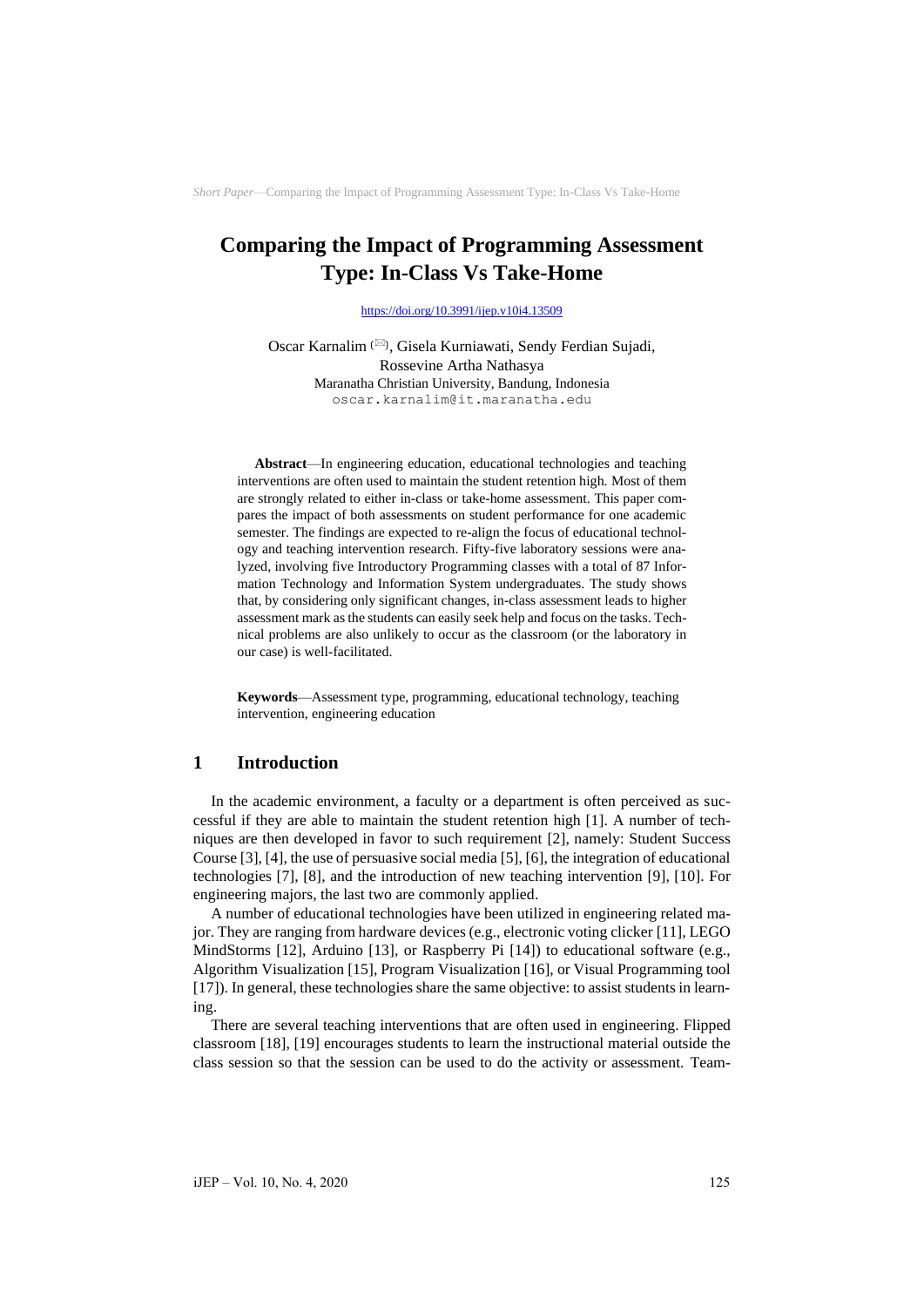based learning [20], [21] requires the students to learn as a group. Game bootstrapping [22], [23] encapsulates the teaching material as games to motivate students. Pair programming [24], [25] lets the students to complete a programming task as pairs. Peer code review [26], [27] encourages each student reviews another' code and provides some feedback.

In applying those educational technologies and teaching interventions, assessments are commonly involved to help students reflecting their understanding toward given materials. These assessments can be classified to two types: in-class and take-home.

To the best of our knowledge, no studies compare the impact of those assessment types on student performance, despite many comparative studies measuring the impact of the educational technologies and teaching interventions [28]–[30]. We believe comparing those two assessment types, finding the most suitable one for students, can realign the focus of educational technology and teaching intervention research. If in-class assessment is preferred, educational technologies should facilitate some in-class assessments [31] or it should be used for completing such assessments [16]. Further, teaching interventions like pair programming and code peer review should be performed during the class sessions. Teaching interventions focusing on in-class assessment like flipped classroom should also gain more attention. If take-home assessment is preferred, educational technologies can focus more on assisting students in understanding the materials. The allocated time for completing take-home assessment is not as tight as the inclass one. Hence, the technologies can be used by the students without time pressure. In addition, teaching interventions in classroom can focus more in understanding the course material (e.g., team-based learning and game bootstrapping). Whereas, teaching interventions outside the classroom can focus more on completing assessments (e.g., pair programming).

This study compares the impact of in-class and take-home assessments on student performance for one academic semester. The recorded data covers undergraduate students' assessment marks, involving three Information Technology classes and two Information System classes. All of them were taking Introductory Programming on their corresponding major, resulting programming as the assessment context.

### **2 Method**

The study was conducted on Introductory Programming, a course where the students first learn how to code. In our faculty, this course was offered in two majors for undergraduates: Information Technology (IT) and Information System (IS). To compare the impact of in-class and take-home assessments, students enrolled in this course were asked to complete both assessments weekly, and their marks for each week would be further analyzed.

For IT students, the in-class assessment should be completed within two hours in a laboratory session. The take-home assessment was given at the end of that laboratory session and it was expected to be completed prior the next week's session. Both assessments were made to be comparable; each of them has three different Python programming tasks: easy, medium, and challenging. We are aware that while completing the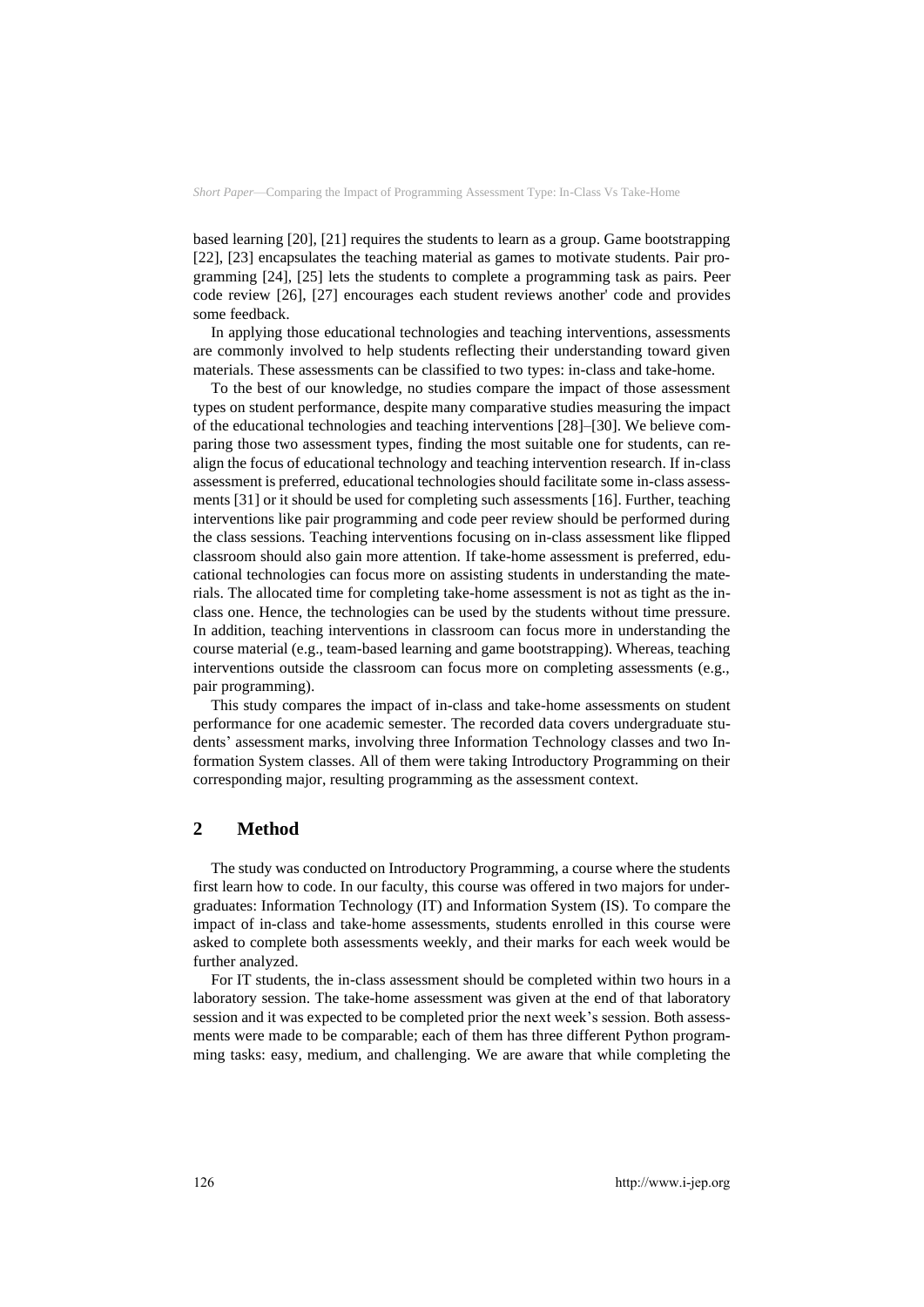take-home one, students probably have understood given course material further. Hence, the difficulty of the take-home assessment was slightly increased.

For IS students, the scenario is somewhat similar except that the course materials were given in a slightly different order. Further, the programming tasks should be solved with both Python and Java at once (i.e., two solutions per programming task). The lecturers believe that completing the tasks in two programming languages can encourage the students not to rely heavily on one programming language. Regardless, as our focus is not on that issue, no further discussion will be given.

The statistics of the recorded data can be seen in Table 1. IT-A, IT-B, IT-C are IT classes while the rest are IS classes. Both IT and IS classes actually had the same number of sessions (14). However, some of the sessions were used for tests, quizzes or review. IS-B has fewer laboratory sessions than another IS class due to human error. In total, there are 55 analyzed laboratory sessions with a total of 87 undergraduate students on board.

| Metric                       | IT-A | IT-B | IT-C     | $IS-A$ | $IS-B$ | <b>Total</b> |
|------------------------------|------|------|----------|--------|--------|--------------|
| <b>Students</b>              |      |      | n E<br>ت |        |        |              |
| Analyzed laboratory sessions |      |      | . .      | 10     |        | ت ب          |

**Table 1.** Data statistics

The analysis was performed by pairing each in-class assessment with its corresponding take-home assessment from the same week. Their average marks would be calculated, and the significance was measured with two-tailed paired t-test with 95% confidence rate.

For each pair, students who only completed one of the assessments was excluded from the comparison. Any students who were indicated to plagiarize or collude would also be removed as their marks do not reflect their real performance. Plagiarism and collusion suspicion were raised manually by the lecturer and/or the tutors, mainly based on the shared similarities from given source code files.

After that, the changes of significant pairs would be observed. If most of them show higher mark for in-class assessment, it can be stated that in-class assessment is preferred. Otherwise, take-home assessment can be more beneficial. A discussion about the result would be given at the end of the analysis.

### **3 Result and Discussion**

Among 55 analyzed laboratory sessions, eighteen of them have statistically significant difference between student marks for in-class and take-home assessments. The details can be seen in Table 2. Each session ID has three components (major, class, and session number) and they are separated with hyphen. In-class and take-home marks are the average value of all eligible corresponding marks for that week (i.e., those from students who completed both types of assessment with no suspicion of plagiarism and collusion). The highest value among those two marks is written in bold and the p-value can be seen in the next right column, followed by the covered material.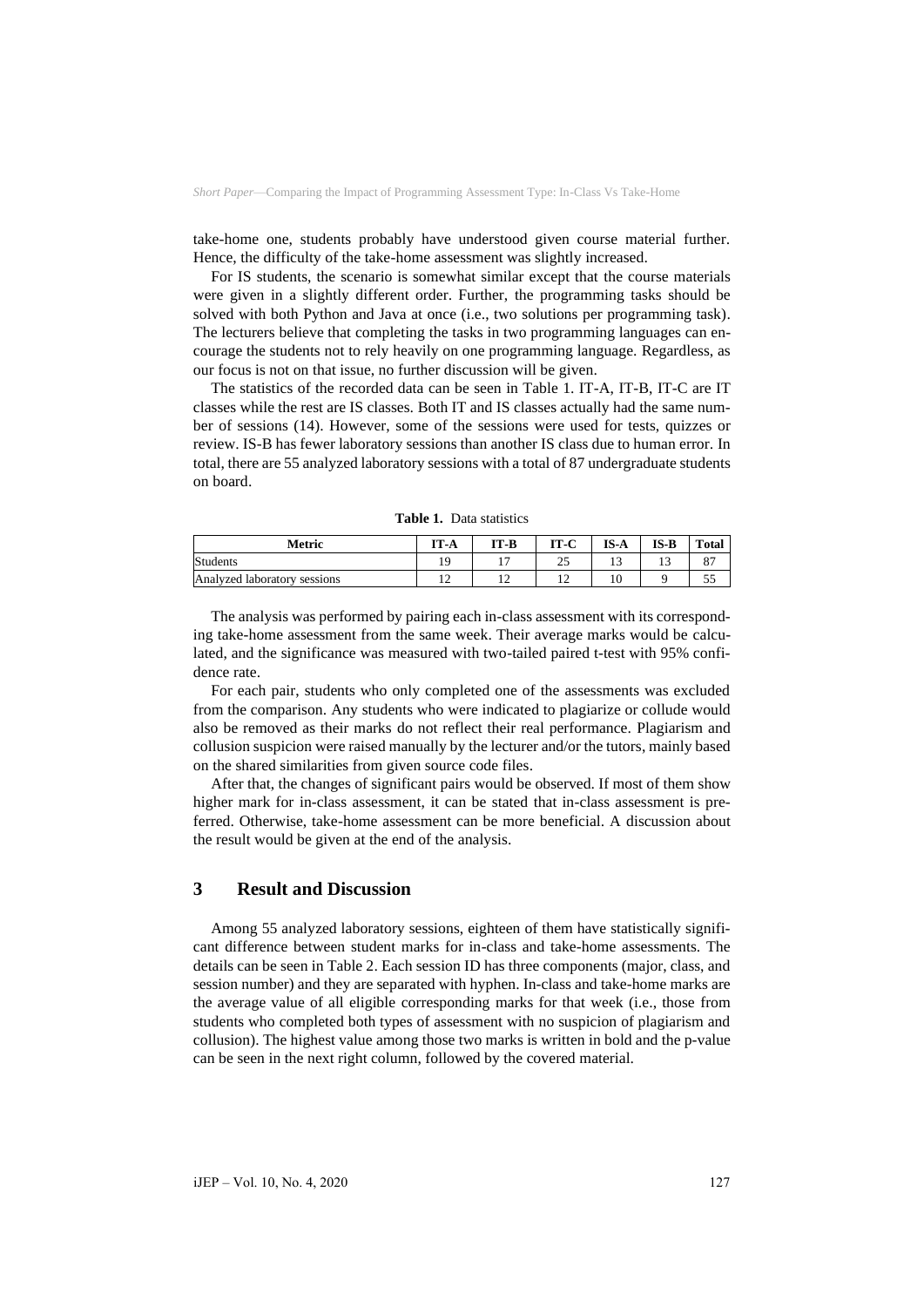| <b>Session ID</b> | In-class mark | <b>Take-home mark</b> | p-value | <b>Covered material</b> |
|-------------------|---------------|-----------------------|---------|-------------------------|
| $IT-A-03$         | 100           | 97.3                  | 0.04    | <b>Branching</b>        |
| $IT-A-06$         | 96.2          | 99.6                  | 0.01    | Nested looping          |
| $IT-A-07$         | 83.4          | 96,4                  | 0.008   | Function                |
| $IT-B-02$         | 92.6          | 97.4                  | 0.02    | Input                   |
| $IT-B-09$         | 95            | 75.1                  | 0.03    | Array                   |
| $IT-B-10$         | 90.3          | 70.7                  | 0.005   | Function + Array        |
| $IT-B-11$         | 93.2          | 68.5                  | 0.001   | Matrix                  |
| $IT-C-02$         | 95.7          | 99.5                  | 0.01    | Input                   |
| $IT-C-04$         | 89            | 79.5                  | 0.02    | Nested branching        |
| $IT-C-05$         | 93.6          | 89.2                  | 0.02    | Looping                 |
| $IT-C-11$         | 86.8          | 80.9                  | 0.009   | Matrix                  |
| $IS-A-01$         | 57.5          | 78,3                  | 0.007   | Output                  |
| $IS-A-05$         | 98.2          | 71.1                  | 0.01    | Looping                 |
| $IS-A-07$         | 96.7          | 75.2                  | 0.002   | Review                  |
| $IS-A-08$         | 95            | 76.8                  | 0.04    | Array                   |
| $IS-B-05$         | 91.5          | 54.1                  | < 0.001 | Looping                 |
| $IS-B-08$         | 90.4          | 66.4                  | 0.01    | Array                   |
| $IS-B-10$         | 46.5          | 100                   | < 0.001 | Function                |

**Table 2.** Statistically significant change between in-class and take-home assessments

Only a third of the significant changes favors take-home assessment, even though we expected that kind of assignment would outperform the counterpart as the allocated time is longer. Some students might need a considerable amount of time in understanding the task and then solving it. However, it seems that these students are more in need of guidance rather than longer allocated time. They need some hints in order to solve the tasks. Despite the hints can be gained by asking smart students or tutors outside the class sessions, only few of the students and the tutors are available to help and can be met in person.

Longer allocated time in take-home assessments can also lead more constructive discussion and more access to helpful resources (e.g., textbook and internet). But again, it seems that a little guidance is required to initiate those discussion and resource access.

Majority of the significant changes favor in-class assessment. During the completion of the assessment, it is easier to seek help, as the tutors have allocated that time for helping the students and they can be met in person. It is also easier to discuss how to solve the tasks with friends as all students are focused on solving the same tasks.

Another benefit of having in-class assessment is that the allocated time should be mainly used for completing the assessment. They cannot be distracted by other activities as they are being monitored by the lecturer and/or the tutors. Outside the classroom, the students can jump into other activities as no one monitors them.

In-class assessment also enforces the students to complete the tasks in the same place (e.g., the classroom or the laboratory), and that place is commonly well-facilitated. Many technical problems like hardware or software errors are unlikely to occur and delay the completion of the assessment. This can work in reverse for take-home assessment as student-owned computers are not guaranteed to facilitate that completion due to a wide range of computer specifications and variants. Further, not all students have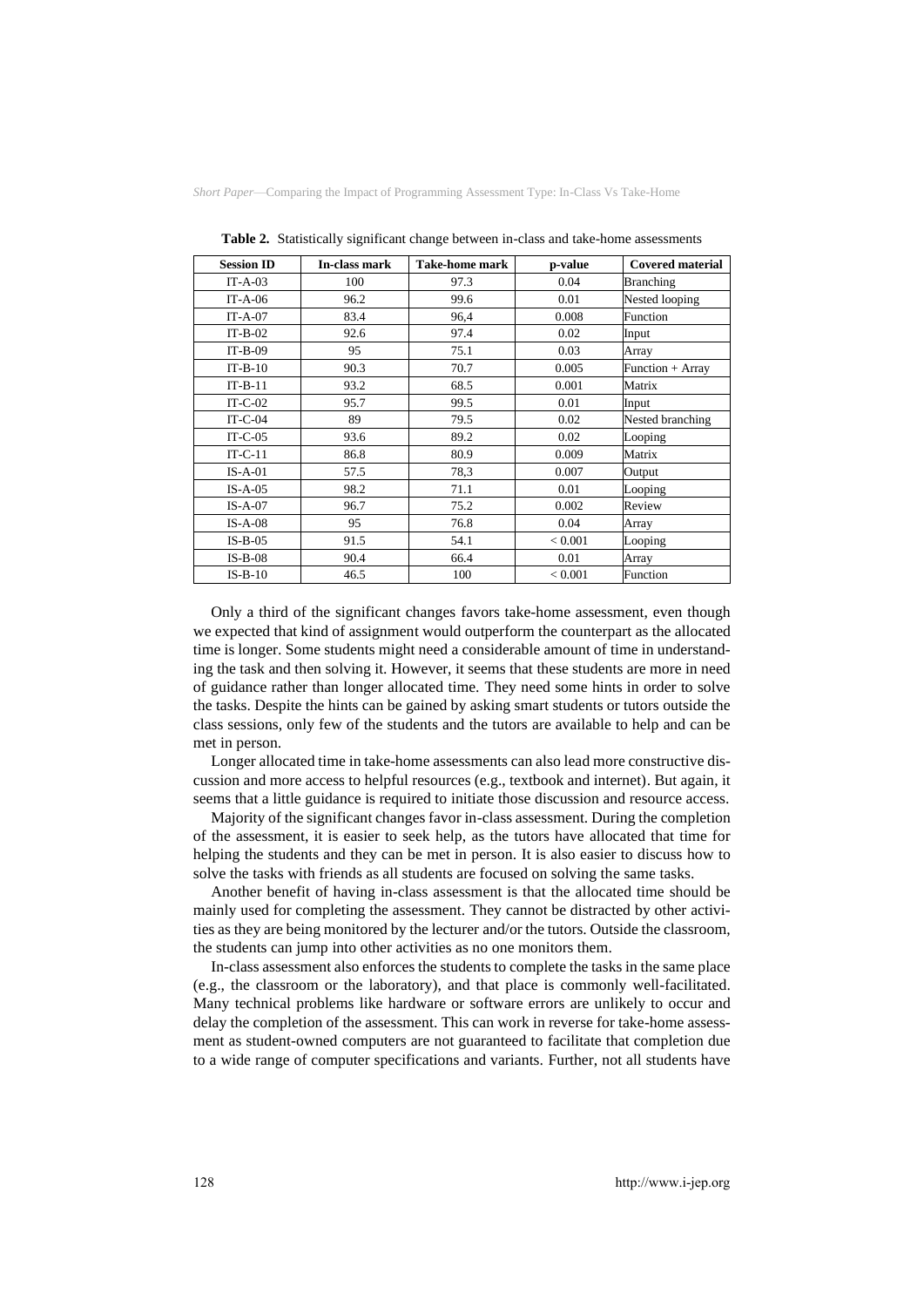their own computer. Some of them need to share a computer with their family, which can also delay the completion of take-home assessment.

No strong findings about the covered materials can be gained from the significant changes, even though some materials seem to be frequently occurred. However, we can say that in-class assessment is likely to be beneficial on looping (but not the nested one) and array-related materials (array, matrix, and function + array).

## **4 Limitations of the Study**

Our study has three limitations. First, the study was performed only on introductory programming students in which the assessments are purely programming. The findings can be different if the students enrolled in other courses are taken into consideration, especially when the assessments are not programming-related. Second, the suspicion of plagiarism and collusion was raised manually, and it is possible that some of the perpetrators were not caught. The use of automated similarity detection tool like JPlag [32] is recommended to solve this limitation in the future. Third, our study ignores laboratory sessions with insignificant changes as our intention is to know which assessment type leads to higher assessment marks, not whether the change of assessment type affects assessment marks. Further study is needed to confirm the second statement.

# **5 Conclusion and Future Work**

This study compares the impact of in-class and take-home assessments based on student performance for one academic semester. With only significant differences on board, it shows that in-class assessment can be more beneficial as the students can easily seek help and they can focus on completing the tasks with minimum distraction. Further, this kind of assessment mitigates the occurrence of technical problems as the classroom or the laboratory is commonly well-facilitated.

Based on the findings, it is suggested that in-class educational technologies should be able to assess the students' performance, while pair programming and code peer review should be conducted during the class or the laboratory session. We also believe that flipped classroom can be beneficial as the assessment is commonly completed during the class session.

For future work, we plan to conduct a larger study involving students enrolled in more advanced courses like Advanced Object-Oriented Programming or Artificial Intelligence. We also plan to do similar study on courses which assessments are not purely programming like Project Management or Calculus.

#### **6 References**

[1] L. Wild and L. Ebbers, "Rethinking Student Retention in Community Colleges," Community College Journal of Research and Practice, vol. 26, no. 6, pp. 503-519, 2002. <https://doi.org/10.1080/2776770290041864>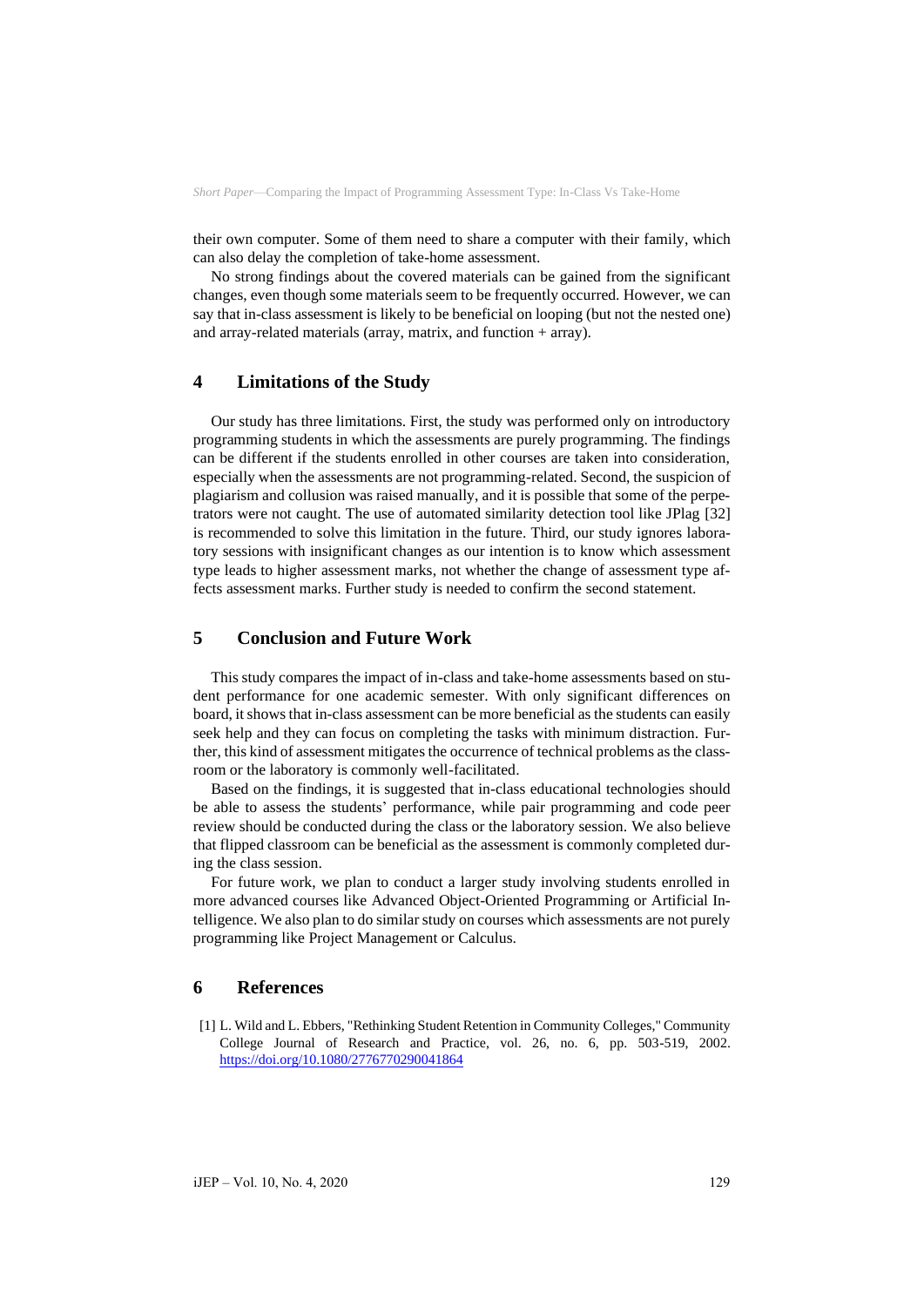- [2] K. S. Hone and G. R. El Said, "Exploring the factors affecting MOOC retention: A survey study," Computers & Education, vol. 98, pp. 157-168, 2016. <https://doi.org/10.1016/j.compedu.2016.03.016>
- [3] K. Kimbark, M. L. Peters, and T. Richardson, "Effectiveness of the Student Success Course on Persistence, Retention, Academic Achievement, and Student Engagement," Community College Journal of Research and Practice, vol. 41, no. 2, pp. 124-138, 2017. <https://doi.org/10.1080/10668926.2016.1166352>
- [4] S.-W. Cho and M. M. Karp, "Student Success Courses in the Community College," Community College Review, vol. 41, no. 1, pp. 86-103, 2013. [https://doi.org/10.1177](https://doi.org/10.1177/0091552112472227) [/0091552112472227](https://doi.org/10.1177/0091552112472227)
- [5] S. Zheng, K. Han, M. B. Rosson, and J. M. Carroll, "The Role of Social Media in MOOCs: How to Use Social Media to Enhance Student Retention," in Proceedings of the Third (2016) ACM Conference on Learning @ Scale - L@S '16, 2016, pp. 419-428. <https://doi.org/10.1145/2876034.2876047>
- [6] C. Woodley and C. Meredith, "Supporting Student Transition Through Social Media," American Journal of Distance Education, vol. 26, no. 2, pp. 86-95, 2012. <https://doi.org/10.1080/08923647.2012.655055>
- [7] H. M. Truong, "Integrating learning styles and adaptive e-learning system: Current developments, problems and opportunities," Computers in Human Behavior, vol. 55, pp. 1185-1193, 2016.<https://doi.org/10.1016/j.chb.2015.02.014>
- [8] L. De-Marcos, A. Domínguez, J. Saenz-de-Navarrete, and C. Pagés, "An empirical study comparing gamification and social networking on e-learning," Computers & Education, vol. 75, pp. 82-91, 2014[. https://doi.org/10.1016/j.compedu.2014.01.012](https://doi.org/10.1016/j.compedu.2014.01.012)
- [9] D. Fung, "Promoting critical thinking through effective group work: A teaching intervention for Hong Kong primary school students," International Journal of Educational Research, vol. 66, pp. 45-62, 2014[. https://doi.org/10.1016/j.ijer.2014.02.002](https://doi.org/10.1016/j.ijer.2014.02.002)
- [10] L. Dacre Pool and P. Qualter, "Improving emotional intelligence and emotional self-efficacy through a teaching intervention for university students," Learning and Individual Differ-ences, vol. 22, no. 3, pp. 306-312, 2012.<https://doi.org/10.1016/j.lindif.2012.01.010>
- [11] Q. I. Cutts and G. E. Kennedy, "Connecting Learning Environments Using Electronic Voting Systems," in Proceedings of the 7th Australasian Conference on Computing Education - Volume 42, 2005, pp. 181-186.
- [12] H.-N. Liang, C. Fleming, K. L. Man, and T. Tillo, "A first introduction to programming for first-year students at a Chinese university using LEGO MindStorms," in The 2013 IEEE International Conference on Teaching, Assessment and Learning for Engineering (TALE), 2013, pp. 233-238[. https://doi.org/10.1109/TALE.2013.6654435](https://doi.org/10.1109/TALE.2013.6654435)
- [13] M. El-Abd, "A Review of Embedded Systems Education in the Arduino Age: Lessons Learned and Future Directions," International Journal of Engineering Pedagogy (iJEP), vol. 7, no. 2, pp. 79-93, 2017[. https://doi.org/10.3991/ijep.v7i2.6845](https://doi.org/10.3991/ijep.v7i2.6845)
- [14] M. Wirth and J. McCuaig, "Making Programs With The Raspberry Pi," in The 2014 Western Canadian Conference on Computing Education - WCCCE '14, 2014, p. 17. <https://doi.org/10.1145/2597959.2597970>
- [15] S. Halim, Z. Chun KOH, V. Bo Huai LOH, and F. Halim, "Learning Algorithms with Unified and Interactive Web-Based Visualization," Olympiads in Informatics, vol. 6, pp. 53-68, 2012.
- [16] R. A. Nathasya, O. Karnalim, and M. Ayub, "Integrating program and algorithm visualisation for learning data structure implementation," Egyptian Informatics Journal, vol. 20, no. 3, pp. 193-204, Nov. 2019.<https://doi.org/10.1016/j.eij.2019.05.001>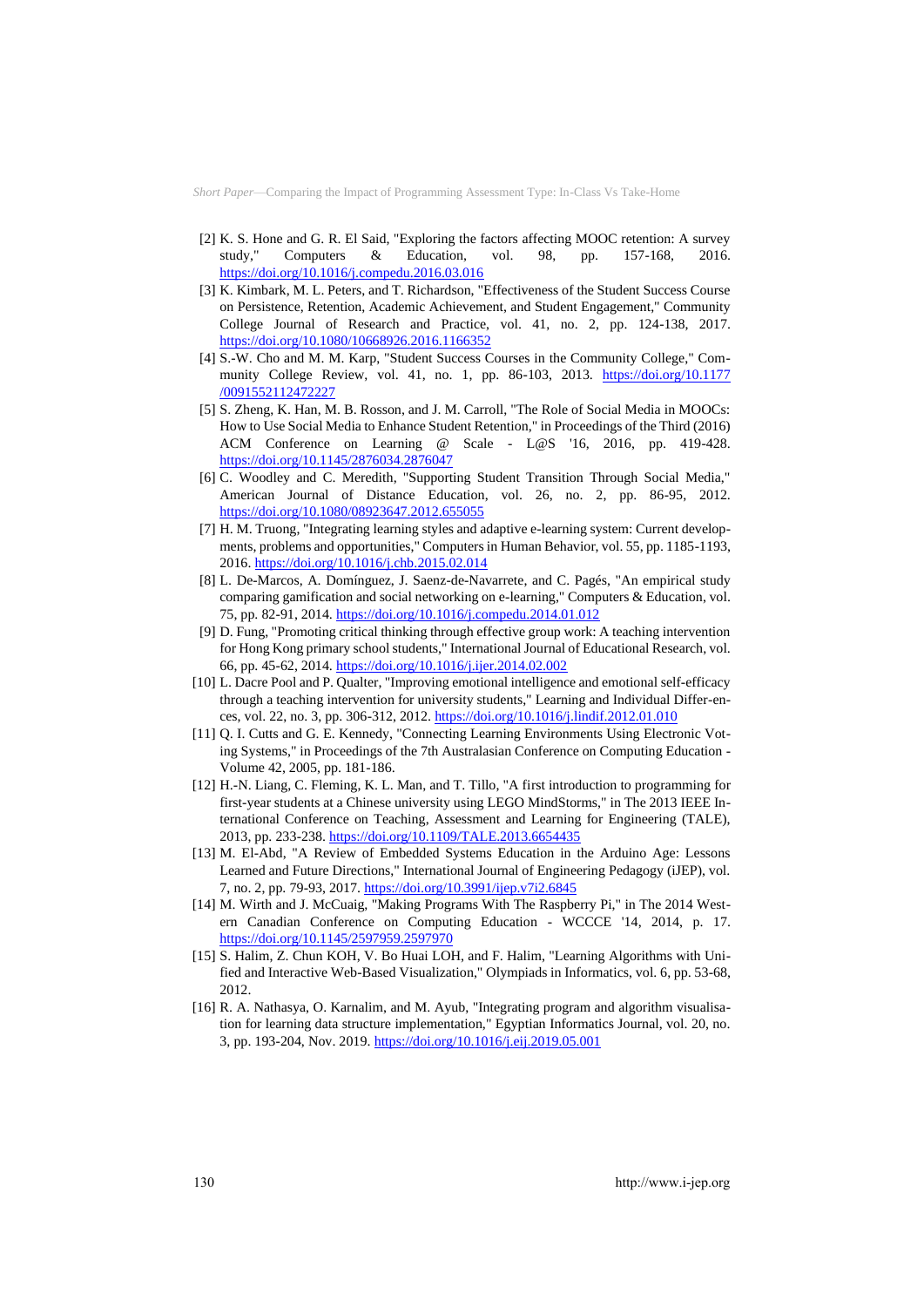- [17] M. Kölling and Michael, "The Greenfoot programming environment," ACM Transactions on Computing Education, vol. 10, no. 4, pp. 1-21, Nov. 2010. [https://doi.org/10.1145](https://doi.org/10.1145/1868358.1868361) [/1868358.1868361](https://doi.org/10.1145/1868358.1868361)
- [18] J. Moffett, "Twelve tips for 'flipping' the classroom," Medical Teacher, vol. 37, no. 4, pp. 331-336, 2015[. https://doi.org/10.3109/0142159X.2014.943710](https://doi.org/10.3109/0142159X.2014.943710)
- [19] C. Demetry, "Work in progress An innovation merging 'classroom flip' and team-based learning," in 2010 IEEE Frontiers in Education Conference (FIE), 2010, p. T1E-1-T1E-2. <https://doi.org/10.1109/FIE.2010.5673617>
- [20] P. Lasserre, "Adaptation of team-based learning on a first term programming class," in The 14th annual ACM SIGCSE conference on Innovation and technology in computer science education, 2009, vol. 41, p. 186.<https://doi.org/10.1145/1595496.1562937>
- [21] P. Lasserre and C. Szostak, "Effects of team-based learning on a CS1 course," in Proceedings of the 16th annual joint conference on Innovation and technology in computer science education - ITiCSE '11, 2011, p. 133[. https://doi.org/10.1145/1999747.1999787](https://doi.org/10.1145/1999747.1999787)
- [22] G. Kiss and Z. Arki, "The Influence of Game-based Programming Education on the Algorithmic Thinking," Procedia - Social and Behavioral Sciences, vol. 237, pp. 613-617, 2017. <https://doi.org/10.1016/j.sbspro.2017.02.020>
- [23] K. Puritat, "Enhanced Knowledge and Engagement of Students Through the Gamification Concept of Game Elements," International Journal of Engineering Pedagogy (iJEP), vol. 9, no. 5, pp. 41-54, 2019[. https://doi.org/10.3991/ijep.v9i5.11028](https://doi.org/10.3991/ijep.v9i5.11028)
- [24] N. Salleh, E. Mendes, and J. Grundy, "Investigating the effects of personality traits on pair programming in a higher education setting through a family of experiments," Empirical Software Engineering, vol. 19, no. 3, pp. 714-752, 2014. [https://doi.org/10.1007/s10664-012-](https://doi.org/10.1007/s10664-012-9238-4) [9238-4](https://doi.org/10.1007/s10664-012-9238-4)
- [25] M. Ayub, O. Karnalim, R. Risal, W. F. Senjaya, and M. C. Wijanto, "Utilising pair programming to enhance the performance of slow-paced students on Introductory Programming," Journal of Technology and Science Education, vol. 9, no. 3, pp. 357-367, 2019. <https://doi.org/10.3926/jotse.638>
- [26] C. Hundhausen, A. Agrawal, D. Fairbrother, and M. Trevisan, "Integrating pedagogical code reviews into a CS 1 course," in The 40th ACM technical symposium on Computer sci-ence education, 2009, vol. 41, pp. 291-295.<https://doi.org/10.1145/1539024.1508972>
- [27] C. D. Hundhausen, P. Agarwal, and M. Trevisan, "Online vs. face-to-face pedagogical code reviews," in The 42nd ACM technical symposium on Computer science education, 2011, pp. 117-122[. https://doi.org/10.1145/1953163.1953201](https://doi.org/10.1145/1953163.1953201)
- [28] A. Luxton-Reilly et al., "Introductory programming: a systematic literature review," in 23rd Annual ACM Conference on Innovation and Technology in Computer Science Education, 2018, pp. 55-106[. https://doi.org/10.1145/3293881.3295779](https://doi.org/10.1145/3293881.3295779)
- [29] T. Unruh, M. L. Peters, and J. Willis, "Flip This Classroom: A Comparative Study," Computers in the Schools, vol. 33, no. 1, pp. 38-58, Jan. 2016. [https://doi.org/10.1080](https://doi.org/10.1080/07380569.2016.1139988) [/07380569.2016.1139988](https://doi.org/10.1080/07380569.2016.1139988)
- [30] O. Karnalim and M. Ayub, "A Quasi-Experimental Design to Evaluate the Use of Python-Tutor on Programming Laboratory Session," International Journal of Online and Biomedical Engineering (iJOE), vol. 14, no. 2, pp. 155-164, 2018. [https://doi.org/10.3991](https://doi.org/10.3991/ijoe.v14i02.8067) [/ijoe.v14i02.8067](https://doi.org/10.3991/ijoe.v14i02.8067)
- [31] O. Debdi, M. Paredes-Velasco, and J. Á. Velázquez-Iturbide, "GreedExCol, A CSCL tool for experimenting with greedy algorithms," Computer Applications in Engineering Educa-tion, vol. 23, no. 5, pp. 790-804, Sep. 2015[. https://doi.org/10.1002/cae.21655](https://doi.org/10.1002/cae.21655)
- [32] L. Prechelt, G. Malpohl, and M. Philippsen, "Finding plagiarisms among a set of programs with JPlag," Journal of Universal Computer Science, vol. 8, no. 11, pp. 1016-1038, 2002.